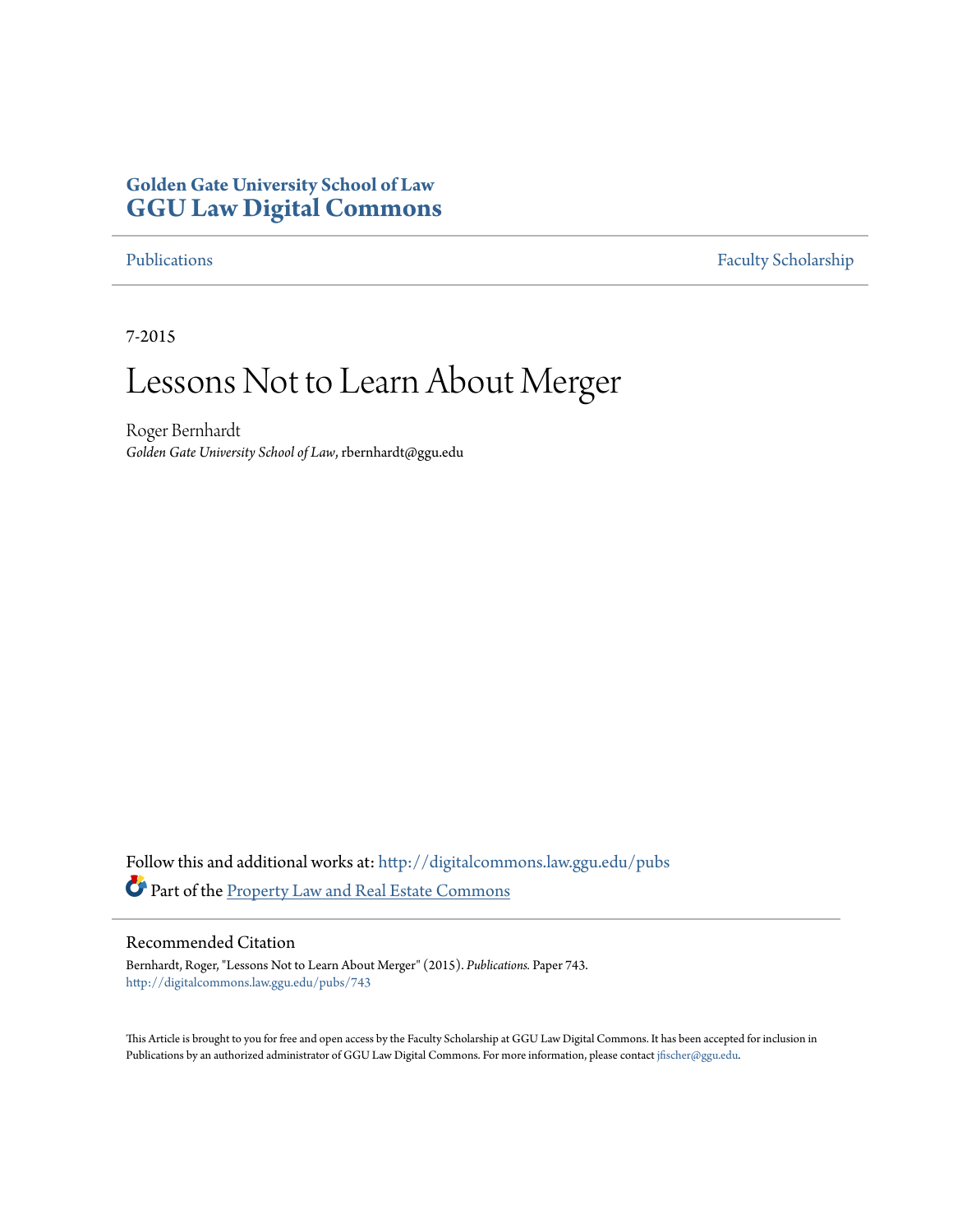## **July 2015**

#### **Lessons Not to Learn About Merger** Roger Bernhardt

#### *Ram's Gate Winery v Roche*

*Ram's Gate Winery, LLC v Roche* (2015) 235 CA4th 1071 teaches lessons that both transactional and litigation attorneys should not particularly want to learn. These lessons suggest that the old common law doctrine of merger can be safely ignored, whereas clients could suffer unpleasant consequences if those issues are not securely covered in the contract.

The decision is more fully reported on p 107, but its basic facts are that the plaintiff purchasers signed a contract with defendant vendors to acquire their winery, closed escrow on the deal, and a year later claimed that the winery's location on an earthquake fault had not been disclosed to them as the contract required. The vendors responded that the fault had been disclosed, and—more importantly—that their contractual disclosure obligation had been "merged" into the deed they had accepted at the closing, thereby extinguishing that previous obligation in the contract.

Any seller's liability for nondisclosure that sounds in tort rather than contract is probably not subject to a merger defense. Buyers who have not discovered a "hidden" defect until later (usually when they have taken possession) are able to sue for fraud or negligent misrepresentation for as long after close of escrow as the statute of limitations permits (usually 3 years after discovery; see CCP §338(d)). But *Ram's Gate* involved a contractual disclosure obligation comparable to the tort obligation to disclose all facts materially affecting value (which I'll call the "disclosure clause").

The inclusion of that disclosure clause in the contract induced the purchasers to add a cause of action for breach of contract to their complaint (and, later, to abandon their nondisclosure tort causes of action entirely). The vendors' motion for summary judgment asserted that the disclosure provision had merged into the deed and that the noninclusion of any similar disclosure language in that document meant the purchasers no longer had any supportable basis for claiming that a contractual duty to disclose still existed. Worse, while the contract did provide for the postclosing continuation of some of its obligations, the disclosure provision was not in that list of surviving provisions. The trial court granted the summary judgment motion. The purchasers responded by dismissing their tort causes of action, standing on their contract claim, and appealing the adverse ruling on it and the dismissal of their case. The court of appeal validated their strategy

#### **Merger of Contract Provisions Into Deeds**

.

A major drawback of basing a lawsuit on a provision in a real estate sales contract is that if the purchase has already been consummated, the provision may be deemed merged out of existence. Real estate sales contracts are generally executory, intended by both vendor and purchaser to govern their relationship only until their respective performances have been completed and escrow has closed. Purchasers use their generally allotted 30 to 90 days to accomplish their due diligence investigations of the condition of the property (and to assemble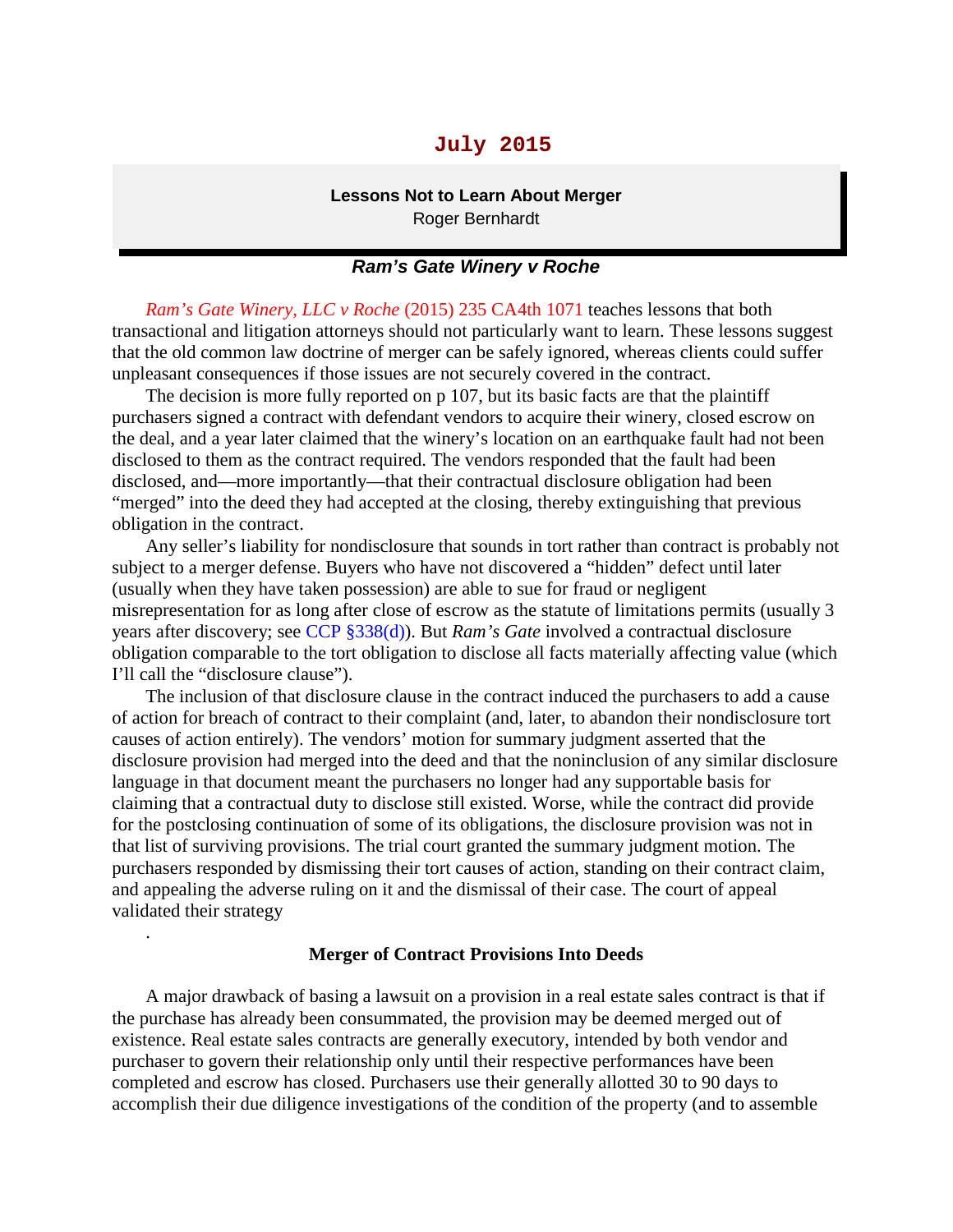the funds necessary to pay for their purchase), while vendors take the steps necessary to make their titles marketable or otherwise satisfactory to their purchasers. At the end of this period, their escrow agent swaps what it has been given, handing the vendor's deed to the purchaser and the money paid by the purchasers to the vendor. (The parties might now be also called grantor and grantee, and the former purchaser is now not merely the equitable owner of the land but also its legal owner. The executory contract has accomplished its purposes, has been executed, and is generally gone, once escrow closes.)

One aspect of the executory feature of such an arrangement is that either party could have refused to close the deal if the performance tendered by the other was not what the contract required. A purchaser may refuse to pay the price if the title or physical condition of the property is not what the contract called for. The right way to object to inadequate performance of an executory real estate sales contract is to refuse to close when the critical moment has arrived; indeed, objecting sooner than that may be an anticipatory breach.

The flip side of that proposition is that once a purchaser has accepted his vendor's performance, the time for objecting or complaining about its inadequacies has probably passed. Since a party's basic contractual right is to refuse to close, engaging in a close ends that right to decline to close. It is this feature that is generally described in legal shorthand by saying that a purchaser's contract rights have merged into his deed. From then on, whatever rights he has must derive from his deed, rather than from his old contract.

This version of the merger doctrine works sensibly for some features of a real estate sales contract, but it is a silly doctrine when applied categorically. The Uniform Land Transactions Act, approved by the National Conference on Uniform State Laws in 1975, proposed to eliminate the doctrine of merger entirely, but no jurisdiction ever adopted it. See Brown, *Symposium Article: What Ever Happened to the Uniform Land Transactions Act?,* 20 Nova L Rev 1017 (Spring 1996). A purchaser often wants greater protection than abrupt merger and termination afford after close of escrow.

Our legal system allows a party to obtain more security by acting appropriately. For example, the purchaser can (in the contract) call for a grant deed rather than a quitclaim deed, thereby gaining the protection of some statutorily implied covenants (*i.e.,* that his grantor has not previously conveyed the property to anyone else, and that she has not personally permitted any encumbrances to burden her title). CC §1113. But nondisclosure of an existing earthquake fault would hardly amount to a breach of either one of those "special" covenants—she did not cause any tremors.

The contract may also require other explicit warranties from the grantor to be included in the deed, often done when the land purchased will include a new structure on it, which the seller warrants will be—for some time thereafter—free of defects or of merchantable quality. That device effectively guarantees the continuation of some contract provision, either by converting it into a longer-lasting deed provision or by providing in the contract for its continuation after close of escrow.

A court may do the same by treating the covenant as "collateral" whose termination at close of escrow is either deemed inconsistent or incompatible with the intent of the parties, like a seller's promise in January to make an improvement to the property as soon as the snow melts or when the necessary materials or permits arrive. The covenant in this case, however (to disclose within the first 10 days of the contract), hardly seems to fit within that "collateral" category, but the court finessed this point by redefining the word in terms of relationship to the deed rather than to the sales contract, enabling it to not even get to the question of inconsistency (although,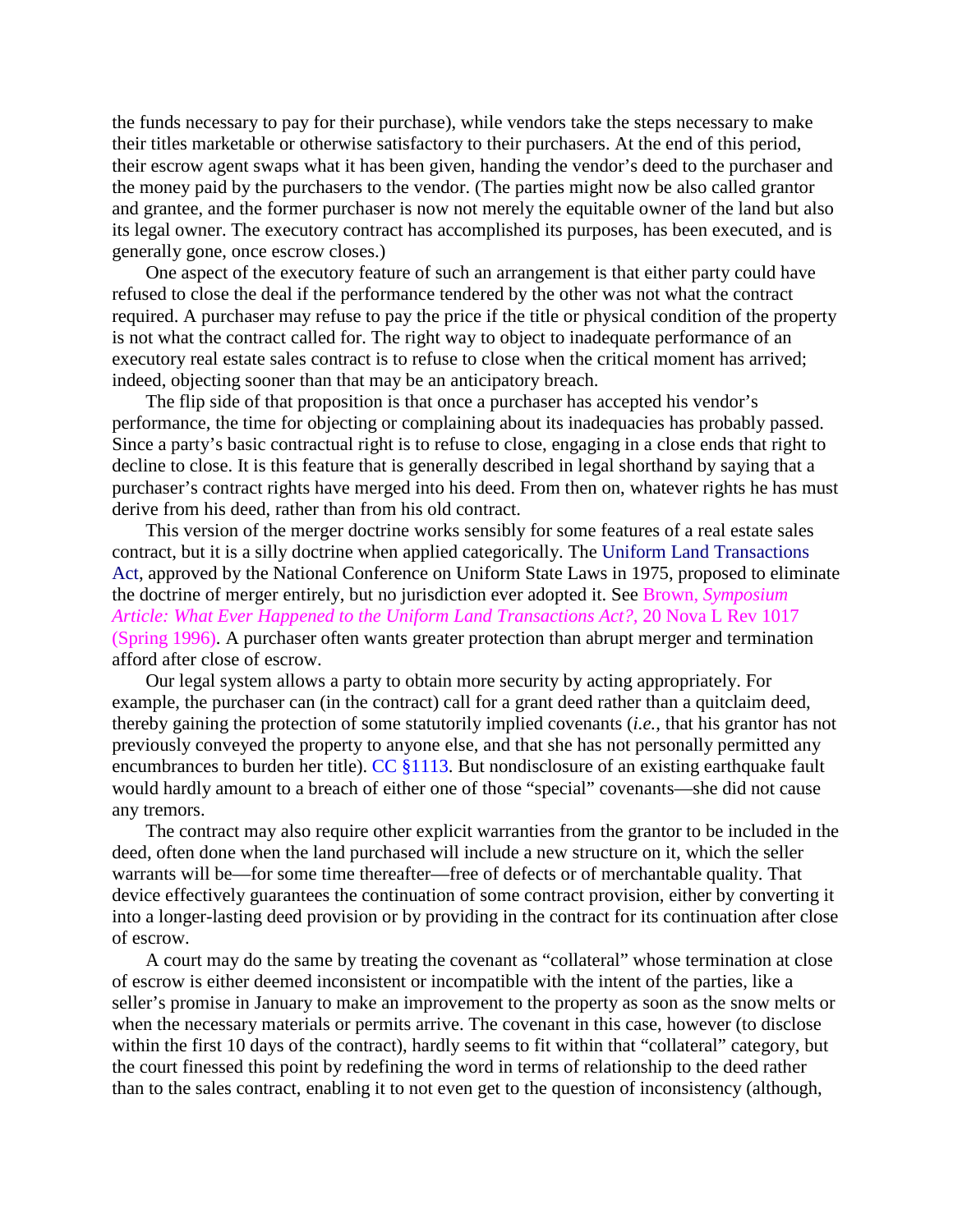personally, I think such a characterization more removed the provision away from the collateral covenant exception rather than bringing it within it). The "intent to survive" requirement was held satisfied by the purchasers' statement that it was their intention to have that provision "continue after close of escrow," somewhat ignoring the integration clause in the contract and its parol evidence consequences. (The court also got around merger by saying that the provision had already been breached—when the 10-day period ended—and that merger did not apply to already existing causes of action, a more acceptable explanation.)

Finally, the executory sales contract can expressly provide that some of its provisions are intended to "survive" the closing of escrow. Utilization of a survival clause should not only ensure the continuation of a provision important to one of the parties, but also reduces the need for litigation in order to prove it. It is probably the cheapest as well as the most effective way to deal with this issue.

Another, different version of the merger doctrine operates to consolidate smaller interests and estates in land into larger ones, but with sometimes more dangerous consequences. If a neighbor had an easement across Blackacre and then acquired the fee to that parcel, his continued walking along the old road is no longer explained as exercise of his (former) easement, but instead as one of the activities an owner of the fee (in the newly acquired Blackacre) may engage in as part of his right of possession as owner of a possessory estate, his smaller easement having merged into his larger fee. This doctrine was mainly created to eliminate the clutter of having too many interests in land fragmenting titles, but it can generate undesirable consequences for incautious parties. For instance, the foreclosure of a senior mortgage is generally intended to wipe out all of the interests of both the mortgagor and any junior mortgagee in the same property, thereby allowing the foreclosing mortgagee to sell a complete title to the high bidder at his foreclosure. But if the junior mortgage interest was not properly included in that foreclosure, it was not then eliminated, and the bidder acquired the former interests of the senior and the mortgagor, which then may be held to have merged into a title that is subject to the old junior mortgage—now elevated into senior position. Most courts have found ways to avoid such an absurd application of merger law; the Restatement of Mortgages proposes its complete abolition in the mortgage field. But some courts still employ the doctrine; the possibility that it could arise to cause mischief means that it probably takes a lawsuit to get past it. That sort of merger trap requires entirely different avoidance strategies not covered in this column, but see my article *Mortgages and Merger* in ABA Probate and Property, Vol. 26, No. 6 (2012) (also reproduced on my website at http://rogerbernhardt.com/index.php/ceb-columns).

#### **This Contract**

The provision in this case obligated the sellers to disclose all information they had materially affecting the value of their property. The question for the court was whether it survived the close of escrow. One would normally expect buyers to use such a disclosure provision before rather than after closing, during the 10-day period that the contract gave them to do their due diligence; it also then permitted them to withdraw in their "sole discretion." Thus, its apparent role was probably to assist the purchasers in deciding whether to back out—within that first 10 days—rather than to belatedly generate or eliminate their remorse if they had already closed without backing out. I would therefore expect the provision to operate pre-close, but I would also expect it *not* to operate post-close. I would not expect a court to hold that such a clause ordinarily survived past the close of escrow. When a covenanting seller had affirmatively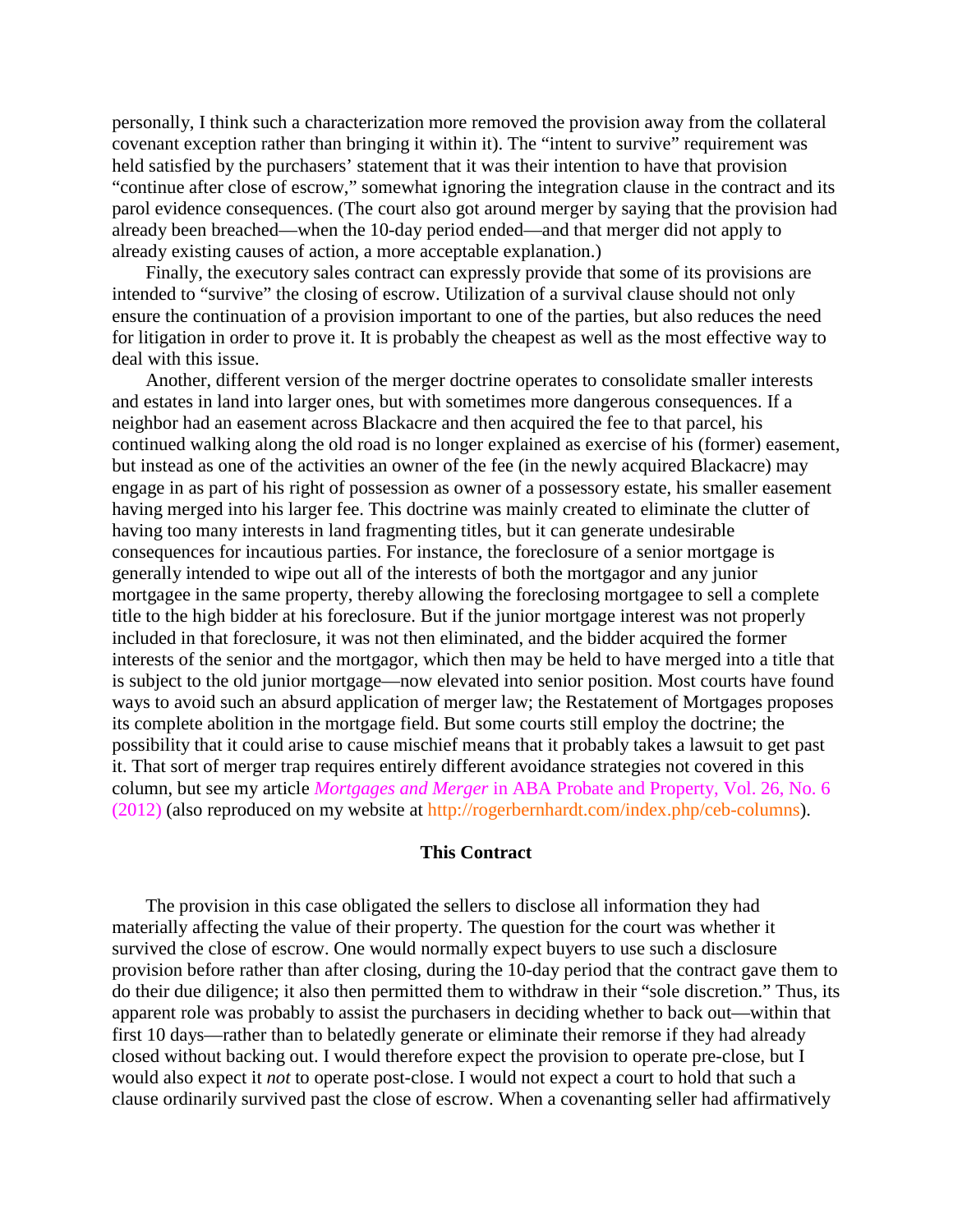refused to disclose a material fact, I would expect her buyer to be entitled to refuse to close, and perhaps to sue for breach, but I would not think that her buyer instead could close escrow, take title, and then bring his damage or rescission action. When the seller has not disclosed but the buyer has not realized it, the suit is inevitably post-close, and probably subject to a 4-year statute of limitations starting either on the expiration of the 10-day period or the close of escrow. (The court seemed to think the end of the 10 days was the trigger.)

### **What Should You Do if You Don't Want a Provision to Survive?**

Since none of the covenants implied in a California grant deed covers disclosures, and since disclosure provision survival seems generally unlikely, it is hard for me to understand a conclusion that it could survive, and even harder to assume that the purchasers can prove that it did survive. But I do not make the rules, and now we all must operate under a rule that a disclosure provision can survive the close of escrow and allow a purchaser to complete the purchase and thereafter sue for breach of a disclosure provision in the contract. Counsel should not have the confidence to advise their clients that they can always count on being able to enforce the disclosure provisions in their contracts even though they have already closed escrow, just because Ram's Gate was able to do so.

I was also somewhat dubious of the value of insisting on (and paying extra for) a contractual disclosure provision, since the duty to disclose all facts materially affecting the value of the property being sold is already imposed on vendors as a matter of tort law (*Lingsch v Savage* (1963) 213 CA2d 729), which does not need to be paid for. But to whatever degree a buyer believes that such a clause adds value to his purchase, then it obviously adds even more value if it lasts longer by virtue of surviving the close of escrow and endures even longer than liability for tortious nondisclosure does.

But if I wanted such enduring protection, I would not stop with just including a contractual obligation to disclose, simply hoping that it will last. (The trial judge did not think the clause survived; it required an appeal by the purchasers to get the outcome they wanted.) More careful drafting—including an explicit survival characterization in the provision itself, as well as including the provision in any overall list of surviving obligations found elsewhere in the contract—would have been a good deal cheaper and surer. Indeed, really good drafting might even convert an otherwise short-lived provision into a long-lasting one.

#### **Some Puzzling Questions**

Two other features of this case intrigued me and might affect outcomes in related situations

#### *Why Did the Purchasers Abandon Their Tort Claims?*

.

I wonder why the purchasers abandoned the tort causes of action that they had originally pleaded, electing to stand solely on their contract theory. Their fraud and negligent misrepresentation claims pretty much depended on the same facts as did their breach of contract claim, so what led them to do so? Three possible reasons occurred to me, and there may be some lessons to learn from that.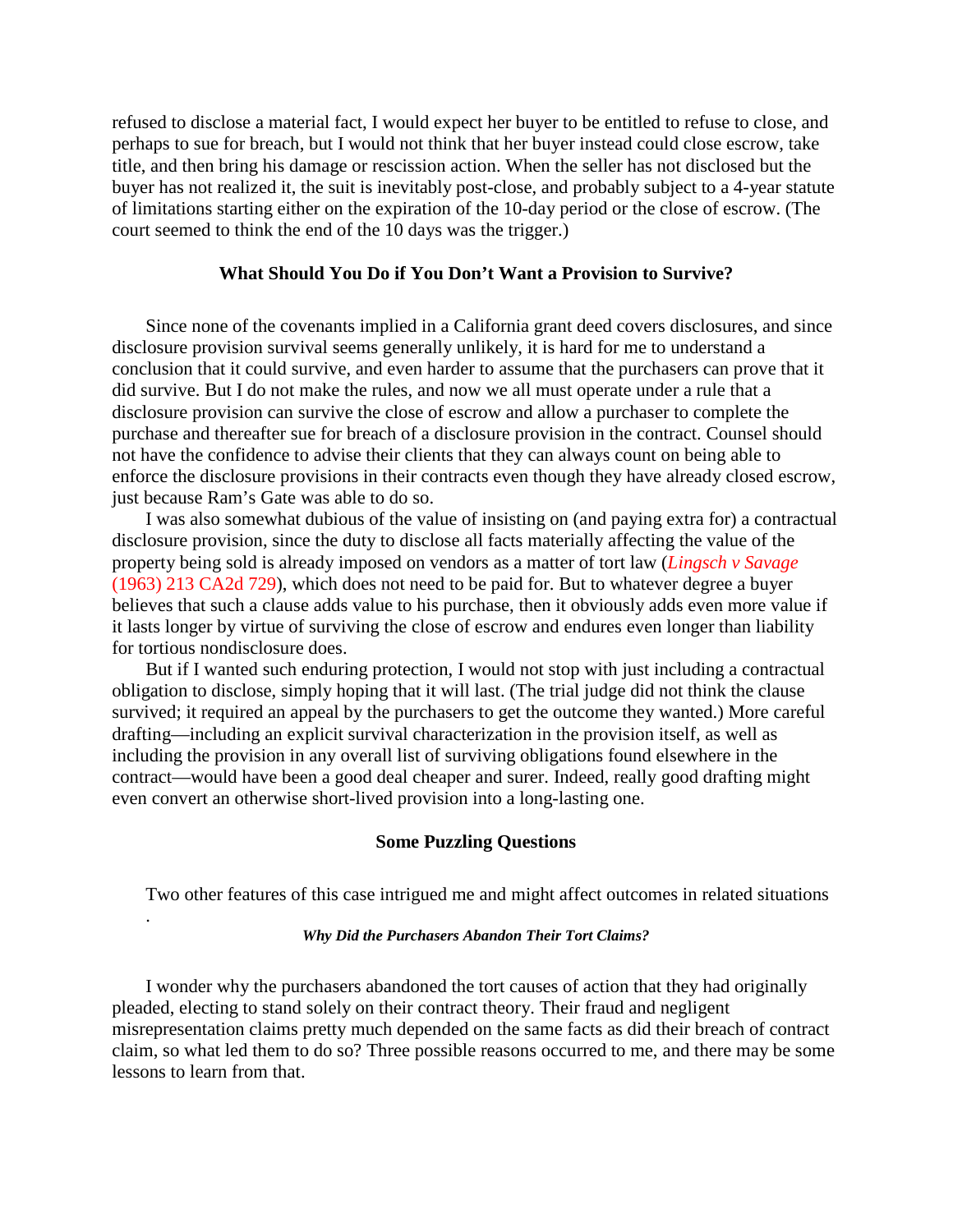First, perhaps the purchasers were concerned that the statute of limitations for tort claims had already run. The limitations period for fraud (and probably also for negligent misrepresentation) is 3 years from discovery (CCP §338(d); see also CC §1572(2)). These purchasers had waited more than 3 years after the end of the 10-day period and the close of escrow (although less than 3 years from the date of their claimed discovery) to file suit. The claimed late discovery might stretch those time periods, but there was evidence that they had been advised about the fault line at the time of purchase. On the other hand, a breach of contract cause of action would give them 4 years after their purchase to commence their litigation, thus making all those dates obsolete. A litigator analyzing the nondisclosure claims of a somewhat stale purchaser might breathe a sigh of relief in finding a good disclosure clause in the contract and amend the complaint accordingly.

Or perhaps the purchasers thought that it would be too difficult to prove all of the elements required in a tort cause of action. Fraud needs an intent to defraud, whereas breach of contract does not. What if the sellers had merely forgotten to mention the old earthquake fault? Negligent representation may require some affirmative misstatement, a case harder to make if there was merely a failure to say anything about the old fault. These might not be considerations to worry about in a contact claim, where nonperformance of the provision should be enough without more, regardless of whether intentional or inadvertent, or whether by silence or affirmative statement. It's a much easier case when there is a contractual provision than when there isn't.

Finally, perhaps the purchasers feared that the "economic loss" rule would prevent them from recovering sufficient damages in a purely tort action, even if they could prove the rest of their case. That rule could confine their recovery to physical or personal injuries and exclude simple loss of value, which is recoverable only in a contract rather than a tort case. Nothing in the opinion indicates that any physical damage to persons or property was caused by concealment or nondisclosure of the earthquake fault, so their claim that the land was worth less because of its proximity to the fault line could arguably be rejected as only an economic loss, not recoverable in a tort action. I think it is pretty clear that that rule has been displaced by the provision of our fraudulent sales statute, CC §3343, which measures liability by "the difference between the actual value of that with which the defrauded person parted and the actual value of that which he received" regardless of whether there were personal or physical injuries. Conversely, however, I do not see any significant evidence that it has also been displaced in California in a negligent misrepresentation case—a position that seems to have been adopted only in Texas. See *D.S.A., Inc. v Hillsboro Indep. Sch. Dist.* (Tex 1998) 973 SW2d 662.

#### *Time in Tort*

Another area of uncertainty is how the time of discovery can affect the rights of the purchaser. I regard that topic as uncertain because we do not have all the rules we need to give solid advice to clients. Moving somewhat jerkily along a calendar from the beginning to the end of a deal will illustrate my concerns.

If the purchaser observes the defect before he has even made an offer, no issue is likely to arise: Either he does not then make an offer, or his offer requires the vendor to correct the problem, or the offered price is reduced. There is probably no chance that a purchaser who has already observed a defect can fail to mention it in his offer and then later demand that it be remedied.